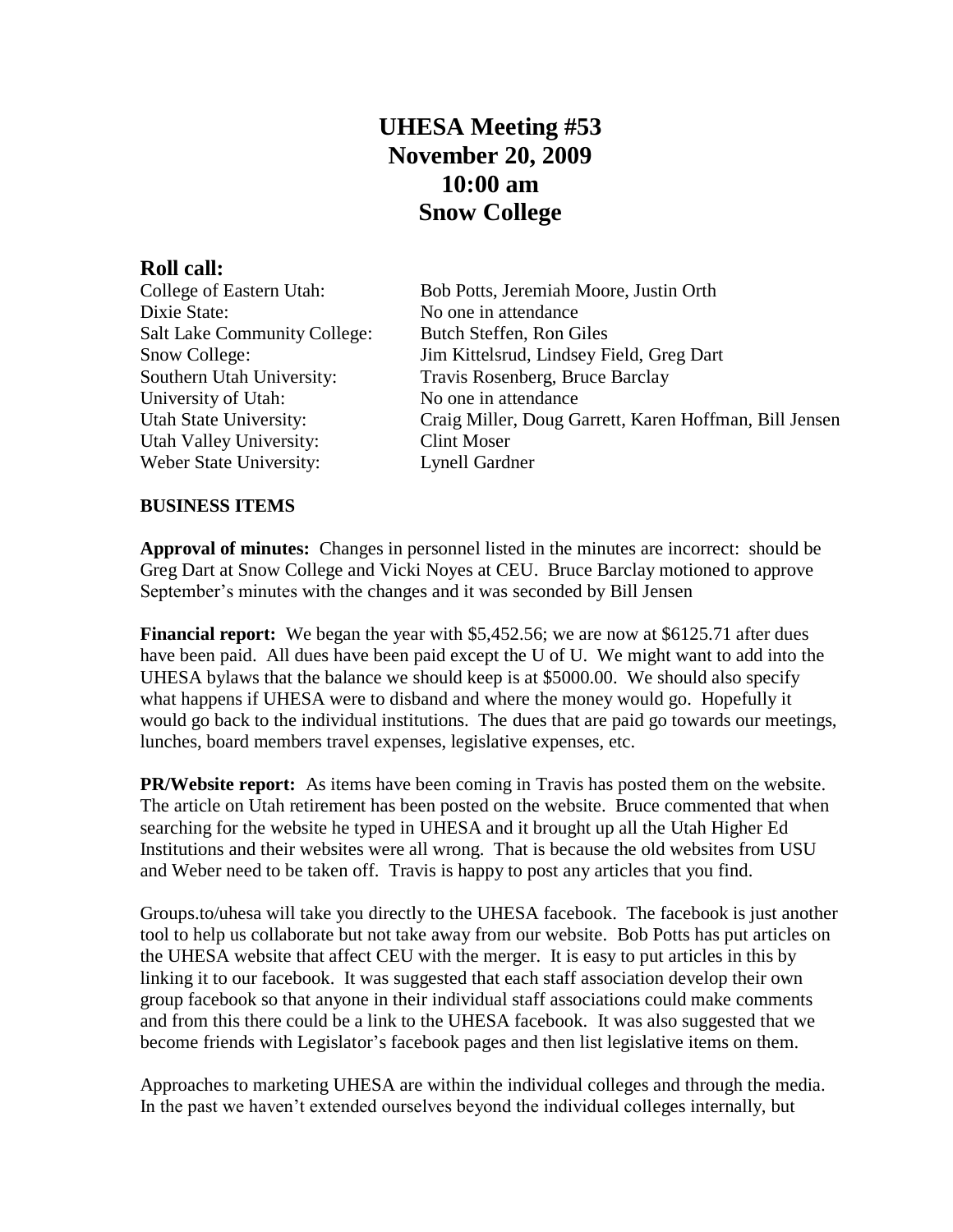haven't gone externally. By externally going out with the media it would raise our profile as well as our accountability. We have to consider the protocol of UHESA. We don't want to cross any lines with our individual presidents in what we propose. Some items should be on a local level and not put out for everyone to know about. Possibly we could put legislative items out there. There is a benefit to having what we do out there more and it is vetted enough that it could be written for public consumption. This shows that there is a need for people to get involved.

Anything that would be put in the media would go through the UHESA committee to be written and approved before it would ever go out. We would stay away from controversy and political statements. Our legislative co-chairs could draft something together to bring before the committee. This will be available by our next meeting on Dec. 16th. A motion to draft a letter was made by Greg and seconded by Bob Potts.

**UHESA Bylaw**s**:** The most current Bylaws are on August 9, 2007 minutes. We need to make these current on our website. Travis motioned that we make a change with the bylaws on voting procedures from 60% majority to a simple majority. It was seconded by Craig Miller. It is also suggested that we add two additional votes to our voting board (one for the Legislative chair and the other for the PR chair). It was also suggested that if you serve as a delegate from your institution and also serve as an Executive Board member, you can have two votes.

**Utah Retirement System:** There are about \$7,000-\$10,000 Higher Ed employees that are in the State retirement system. It has been proposed that the amount that is contributed from the State would be less than what it is now. They are also looking at doing away with retiring from the State at 30 years of service regardless of your age. They are looking at changing the laws so State employees can't double dip for their retirement. It will be an interesting thing to watch when the Legislative session gets underway. We will want to stay up to speed and keep informed with what is going on with it and decide as a group if we want to put something about retirement as one of our talking points.

**Electronic Voting:** According to Utah code you must have a bylaw stating that you can have permission to hold electronic voting if deemed necessary. It was stated that we are not a public entity and therefore aren't forced to adhere to this. It is still felt that this would be a good thing to add to our bylaws so there aren't any future problems that could come up.

**Voting procedures:** Any information from employees must come from each institutions delegate to approve and forward on. Individuals cannot just submit things on their own to UHESA. This goes for the Legislative committee to send their ideas and comments to Butch or Greg.

## **Legislative Section:**

1. **UHESA letter:** make sure you talk to your legislatures if you haven't already. Board of Regents are asking to backfill the \$60 million stimulus money with either one-time or on-going appropriations and to also resist any further cuts to higher education and K-12 public education beyond what has already been done. Butch is